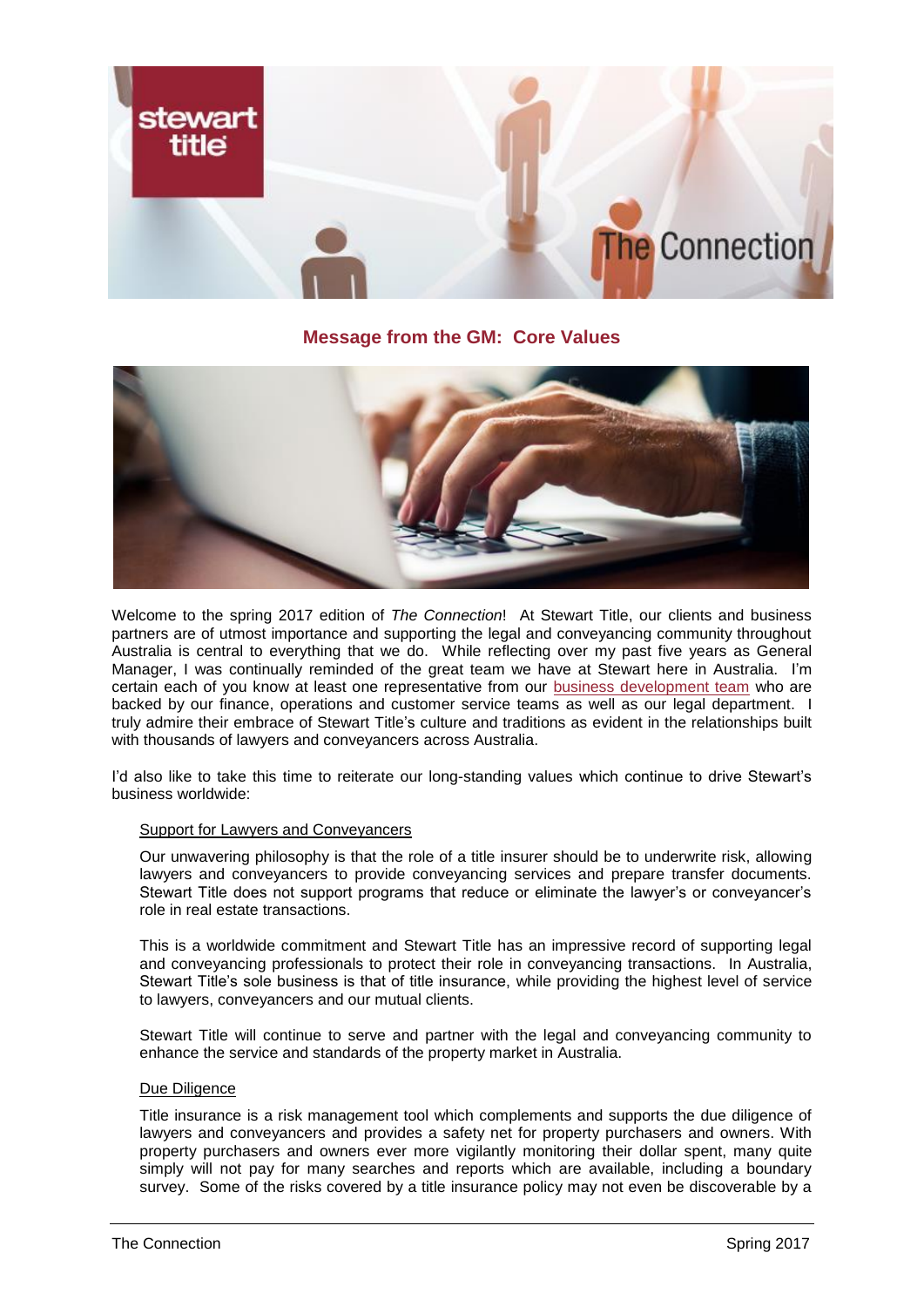search, such as unregistered easements or covenants, and in many cases it is risky to bring the property to the attention of Council.

No matter how many due diligence investigations and reports are completed, a title insurance policy from Stewart Title provides effective risk management for those risks which cannot be discovered or are errantly reported to an insured.

Lawyers and conveyancers are experiencing the biggest ever changes to their businesses with more expected and required from them when conducting a conveyancing transaction. Property professionals are taking on an increasing level of due diligence and risk for themselves and their clients. Look to Stewart Title to help manage this risk through a title insurance policy.

When issues with your client's property are identified post settlement, take comfort when you see a Stewart Title policy in your conveyancing file.

Manage your and your clients' risk – advise them to take out a Stewart Title policy on every transaction.

Warm regards.

Ciaran Westland General Manager

2 October, 2017 – NTL (AU)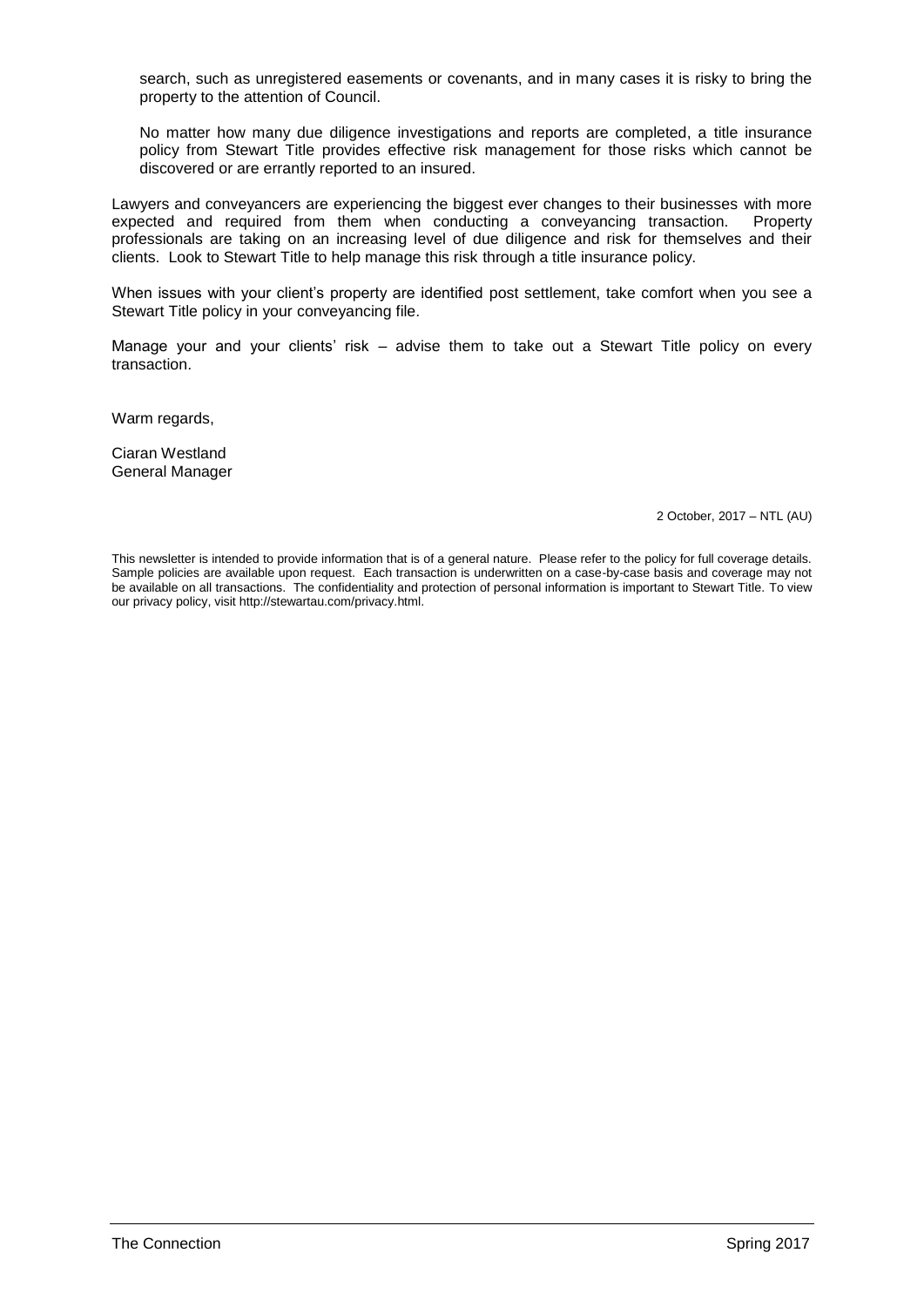

# **Increased Cap on Cover for Unapproved Building Work**

To ensure that our clients receive the most comprehensive and costeffective title insurance coverage in the marketplace, Stewart Title is pleased to announce that we have raised our cap on cover from \$150,000 to \$160,000 for losses resulting from unapproved building work.

This increase in cover will be applied to the following policies ordered on or after **1 October 2017**: Residential Purchaser, Residential Existing Owner, Residential Strata, Residential Strata Existing Owner and Commercial Purchaser (under \$5 million).



We are also pleased to inform you that this increase in cover will be applied:

- At **no additional premium**
- With **no reduction in cover**

Coverage for unapproved building work **will continue to include** losses resulting from:

- **Unapproved Building Work** enforcement action by a Local Authority in relation to structures which have been built or modified by any previous owner of the property without obtaining building or development approvals; or
- **Non-Compliant Building Work** enforcement action by a Local Authority in relation to structures which do not comply with building or development approvals issued by the Local Authority, including structures which do not comply with building or development approvals because the structures have not been built in accordance with applicable building codes and standards.

For rural properties, this cover is limited to the main residence, including sheds, carports, garages used for residential purposes and any swimming pool.

As always, you will continue to benefit from our competitive premiums, the knowledge of our experienced team and our commitment to providing the conveyancing profession with the tools and support needed to stay at the forefront of the settlement transaction.

Should you have any questions regarding this notice, please do not hesitate to contact us on **1800 300 440** or your local [Business Development Manager.](https://urldefense.proofpoint.com/v2/url?u=http-3A__stewartau.com_ContactBusinessRep.html&d=DwMFaQ&c=A2I0cd0yeEKQCn3mv-g-KzOAX7YMnpExrKRXrh8neX0&r=BaYl3bID8iETqR5TbksKu3czIxTdVrc242XbcZKsIjE&m=UoOMbs33XrkaDByCSRd9MgseIsaNqLXmDRVEcBffUFY&s=u_fcPqaSIXN79723_inj-CRzz0K-Wf04GePqoMFFODY&e=) He or she will be happy to answer any questions you may have.

2 October, 2017 – NTL (AU)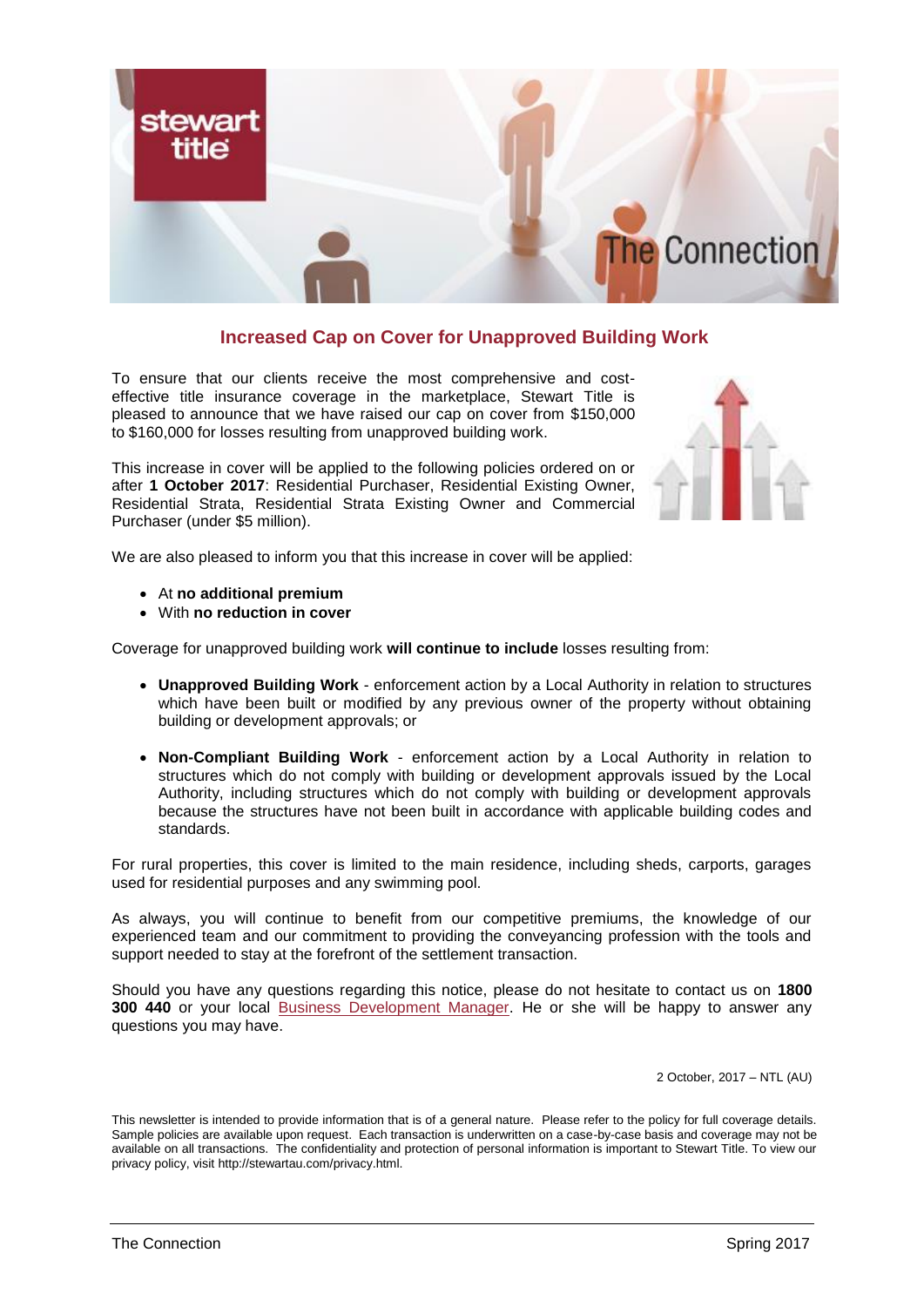

## **Stewart Title's Commercial Purchaser & Existing Owner Cover Explained**

Whilst most conveyancers in Australia are aware of the benefits of title insurance as a risk management tool for clients buying or selling residential properties, Stewart Title also provides title insurance coverage for buyers, sellers and existing owners of commercial property.

Buying a commercial property can be a risky proposition. Whether the property is zoned commercial, industrial or business, most of the same risks which apply to residential property also apply to commercial properties.

Have all of the improvements on the land been constructed with Council approval? Are the physical boundaries in line with the legal boundaries? Are there any encroachments? Have all of the conditions of the original development consent relating to the property been complied with? Are there any unregistered interests in the land, such as easements, covenants, or rights of way? Does the property comply with the zoning?

The consequences of non-compliance with planning, building or development laws and regulations, or encroachments or claims by third parties in relation to alleged interests in the land can be catastrophic for a commercial purchaser.

## **How can buyers effectively manage these risks?**

Conveyancers should be aware that their clients can obtain protection by obtaining a Stewart Title "Commercial Purchaser Policy" or "Commercial Existing Owner Policy".

#### Title Insurance Coverage for Commercial Properties

Stewart Title offers a "Comprehensive Commercial Purchaser Policy"<sup>1</sup> which provides cover in relation to a broad range of risks, including:

#### **Illegal Building Work**

Illegal structures which have been built without the required Council permits or which do not comply with those permits (for rural properties this cover only applies to the primary residence and not to other structures on the property)

#### **Survey/Boundary Defects**

Any adverse matters that would have been revealed in an up-to-date survey report (excluding boundary walls and fences)

## **Registration Gap**

Someone else lodges a dealing which prevents your interest from being registered or recorded (not available for existing owner policies)

## **Fraud, Forgery & Identity Theft**

Loss due to fraud, forgery or identity theft which affects your ownership at the time of purchase (during the registration gap – not available for existing owner policies)

## **Planning & Title Defects**

Loss due to non compliance with zoning laws, unregistered easements & covenants, lack of legal access, defects in title to the land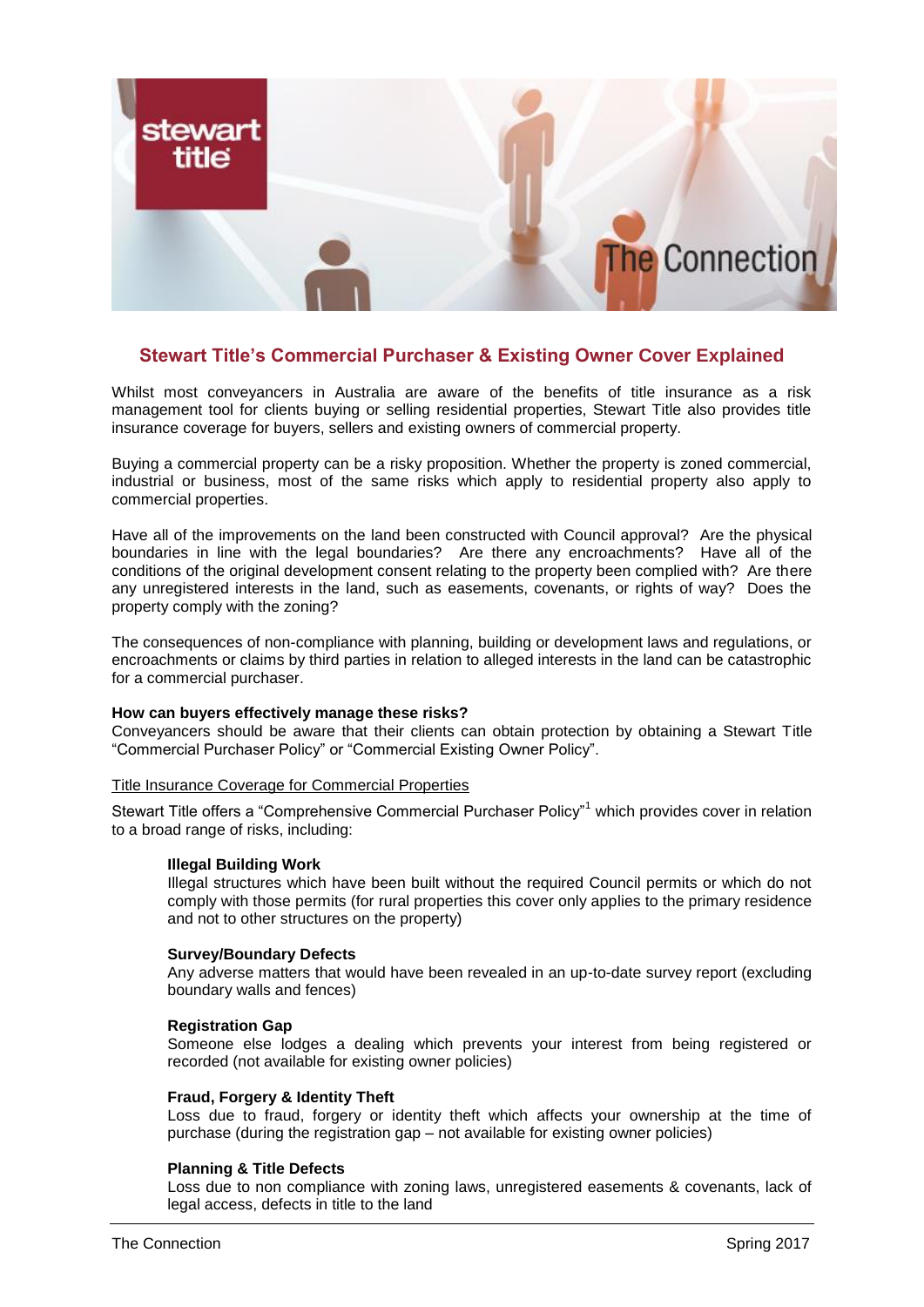## **Unmarketability**

Loss on resale of the property because of the existence of a covered title risk

## **Outstanding Rates and Taxes**

Outstanding rates and taxes on the property which you are now liable for as the current owner of the property (not available for existing owner policies)

### Defence of Title

In addition to indemnifying the insured from actual loss arising from a risk covered in the Commercial Purchaser or Commercial Existing Owner Policy, Stewart Title will also cover the costs, legal fees and expenses associated with defending the insured's title against litigation arising from covered title risks.

We call this our "Defence of Title" cover. Such costs are in addition to any liability the insurer may have in respect of the indemnity amount contained in the Policy.

This defence of title is extremely valuable cover for buyers or existing owners who may find themselves in a position of having to defend a claim brought by a third party, such as a neighbouring property owner, alleging an interest in the insured property. Defending such claims can be very expensive.

The defence of title cover provided is effectively a "fighting fund" for the insured against legal costs which may be incurred in relation to defending any legal proceedings commenced against the insured relating to a covered risk.

### Custom Commercial Property

Stewart Title is also able to provide custom coverage for commercial properties with a purchase price of over \$5,000,000 AUD (exclusive of GST) which may be tailored to suit your client's risk management needs. This means that a buyer may select the coverage which is best suited to the needs of the transaction. Premiums are based on a cents per thousand basis. Coverage and premiums are on application only.

Stewart Title's Underwriting Team in Australia and overseas has extensive experience with underwriting commercial transactions and providing risk management solutions to a range of commercial buyers and investors, from small family businesses to multi-national global corporations and equity funds.

## **Stewart Title Custom Commercial Policy**

## Hotel in Melbourne's CBD

A stylish modern hotel located in the heart of Melbourne was recently purchased for over \$50 million. The purchaser approached Stewart Title to obtain a custom commercial policy. This purchaser elected to receive our standard Ownership Risks cover with additional Survey Cover. This meant they were covered for any actual loss they sustained against any ownership risks.

An ownership risk is an unknown defect that affects the Insured's ownership or renders the Insured's title unmarketable. Survey Cover provides cover for any actual loss the Insured sustains against any title defect or adverse matters that affected the Land which a current survey report would have disclosed. By electing to obtain our custom commercial policy, this purchaser was able to select the coverage they wanted to best suit the needs of their transaction.

1 For commercial properties with a purchase price up to and including \$5,000,000AUD (excluding GST)

2 October, 2017 – NTL (AU)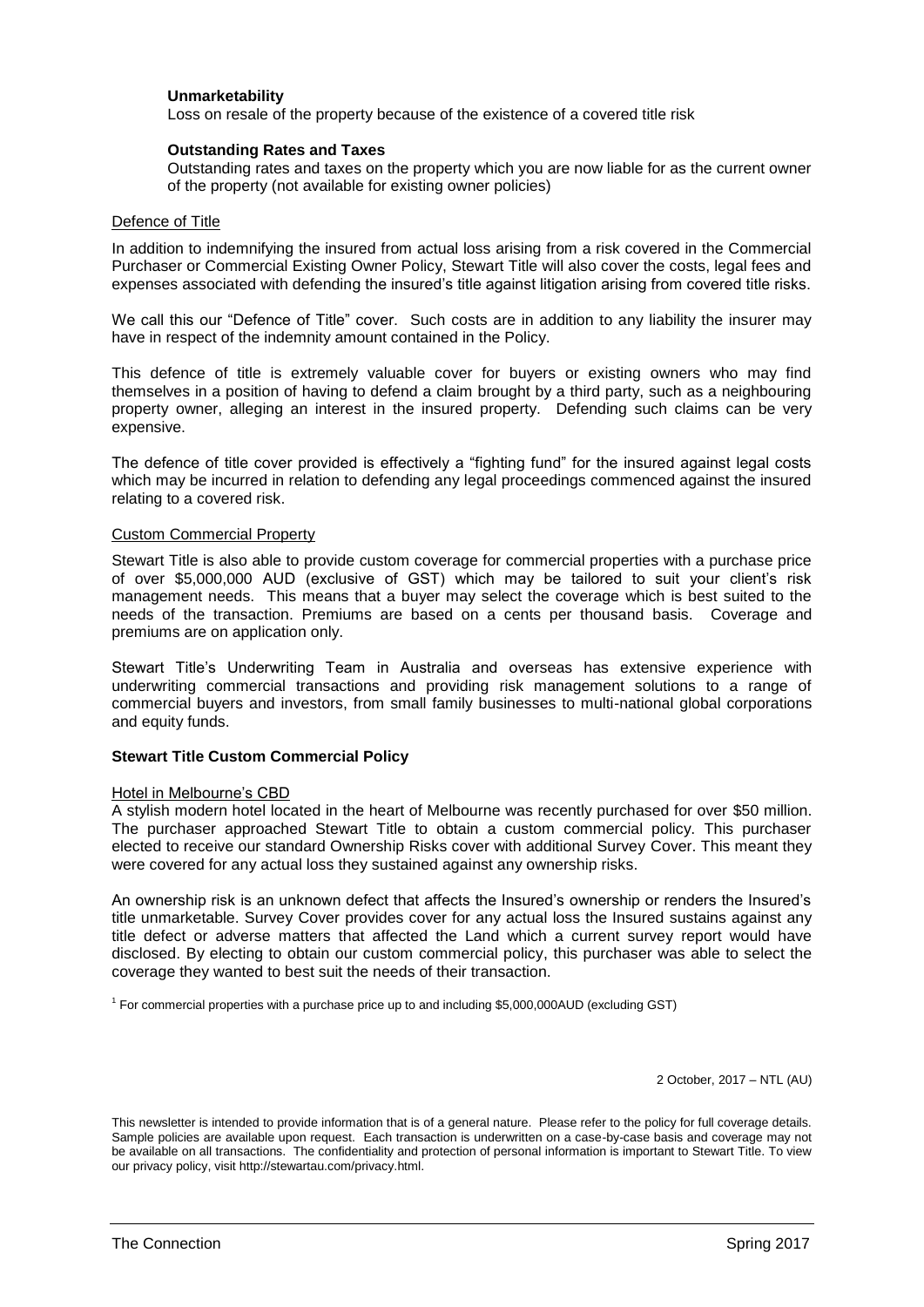

# **New Key Facts Sheets for Residential and Commercial Policies**

Available as of 1 October, new "Key Facts Sheets" will be provided with every Policy Order Confirmation issued for Residential Strata, Residential Existing Owner and Commercial Purchaser policies. A Key Facts Sheet for our Residential Purchaser policy was made available earlier this year.

These fact sheets provide insureds with an overview of the features of the policy along with a quick reference chart outlining key covered risks and provisions, conditions or limits that may apply.

To download copies of our Key Facts Sheets, please visit the Consumer Resources section of our website (www.stewartau.com).

Should you have any questions, please contact us on 1800 300 440 or your local Business Development Manager.



2 October, 2017 – NTL (AU)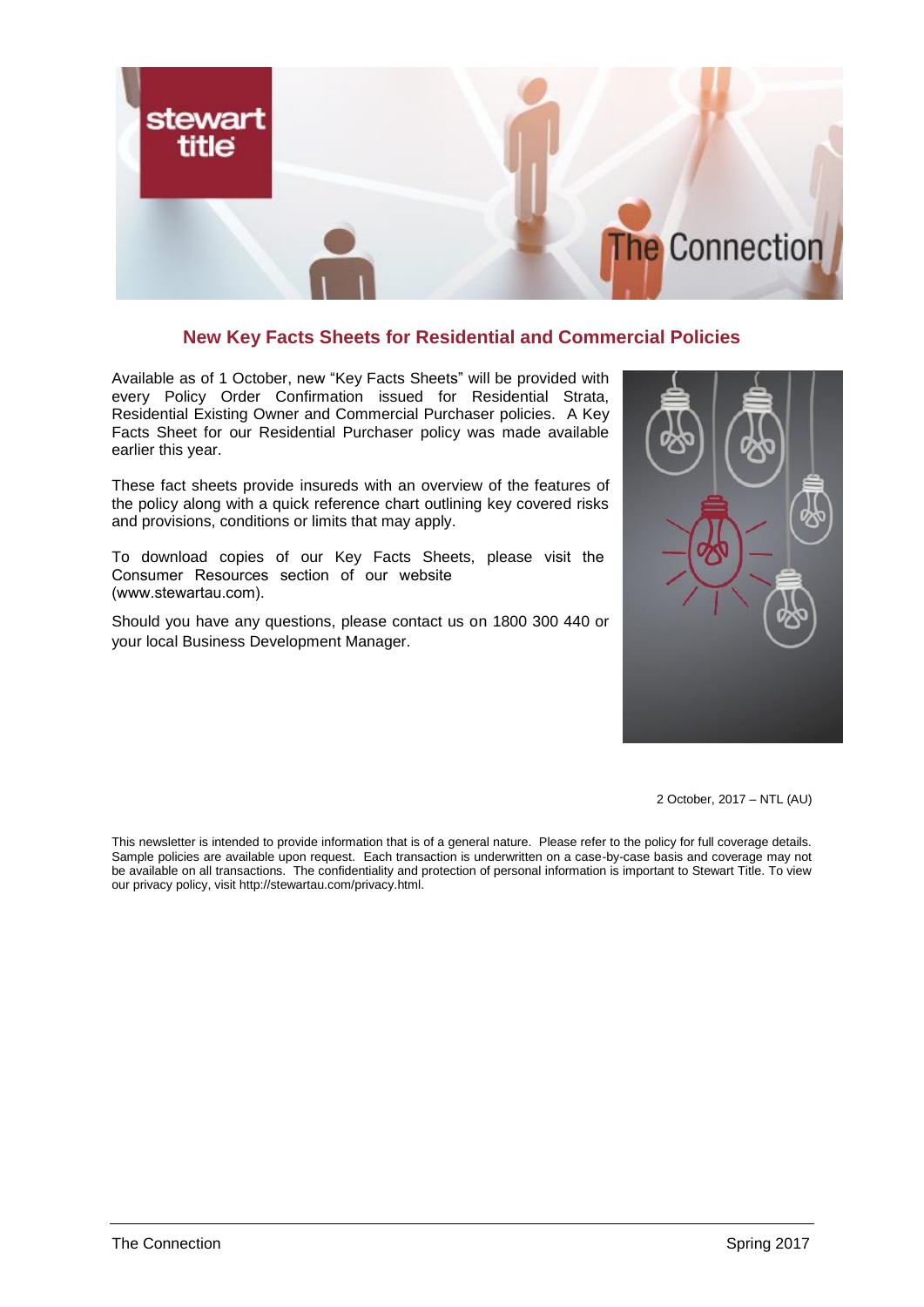

# **Claims Update**

Stewart Title has a long history of issuing title insurance policies and our financial strength and claims paying ability make us an industry leader. Claims are resolved in a timely manner through a professional, practical and resultoriented approach.

## *Recent residential claim scenarios handled by our Claims Team:*

## **Unapproved Water Feature**



Our insured purchased a home for \$1,960,000 which included a water feature on the property. Nine months later, he received correspondence from Council advising that they intended to investigate an allegation that the concrete/stone water feature was an unauthorised building work which encroached onto Council land and was causing excess water leakage from the front of the property.

After the investigation was completed, our insured received a Building Notice from Council which confirmed that water was flowing from an agricultural pipe to the road edge. Council advised that no Development Approval or construction certificate was obtained and all parts of the water feature structure on the footpath reserve required removal.

The insured arranged for an identification survey to determine what portion of the water feature encroached onto the footpath. The identification survey determined that the water feature encroached onto Council land by up to 4.4 meters.

### *The Resolution:*

After opening a claim, Stewart Title was advised by Council that the section of the land that the water feature encroached onto could not be purchased and the structure needed to be removed.

A Building Consultant and Engineer were appointed and determined it would cost \$105,000 to modify the water feature to bring it into compliance with Council requirements and to re-landscape the affected area. After work commenced, it became evident that additional structural work was required to make the water feature's foundation stronger, further adding to the cost.

Once completed, Stewart Title paid a total sum of \$192,000 for the work needed modify the water feature and to cover the costs of all expert and solicitor fees. The insured paid no excess on the claim.

## **Non-compliance Ancillary Accommodation**

Our insured purchased a residential dwelling with additional ancillary accommodation in Western Australia for \$490,000. Following settlement, the insured made enquiries with Council in relation to adding a garage on the land.

After visiting the property, Council became aware that a garage previously approved was being used as ancillary accommodation. The insured was issued with a Notice requiring them to return the ancillary accommodation to its approved condition or to undertake the necessary steps to make it compliant with Australian Standards.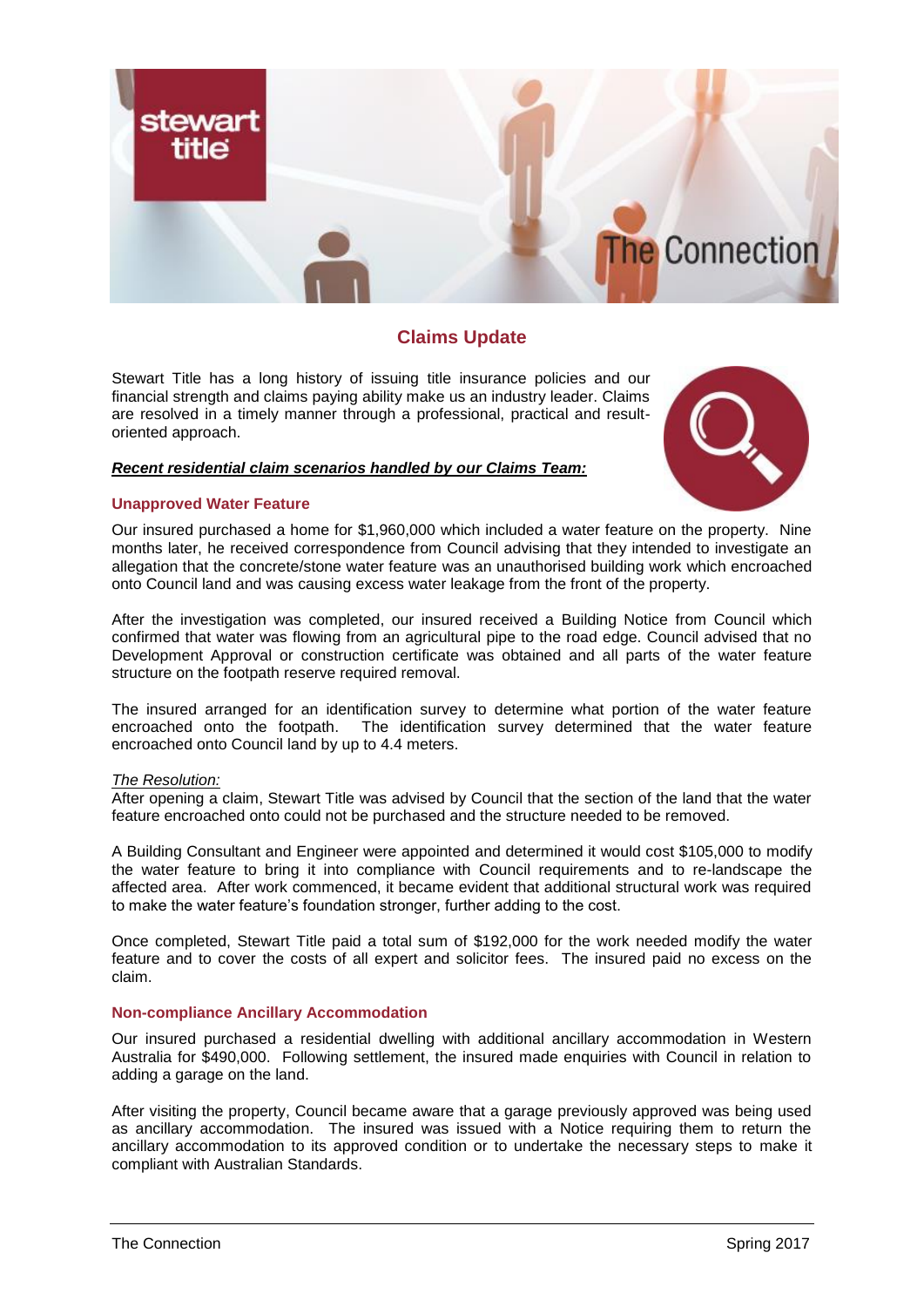## *The Resolution:*

After learning that the ancillary accommodation was to be occupied by the insured's son, Stewart Tile appointed a Building Certifier who advised that minor works needed to be undertaken in order to achieve compliance as an ancillary accommodation.

Stewart Title paid over \$145,000 to cover the costs associated with bringing the ancillary accommodation in compliance with Australian Standards. These costs included the installation of insulation in the walls and roof, upgrading of the septic system, the acquiring of a glazing certificate and the retaining of an engineer to update building plans and ensure structural adequacy of the accommodation. The insured paid no excess on the claim.

2 October, 2017 – NTL (AU)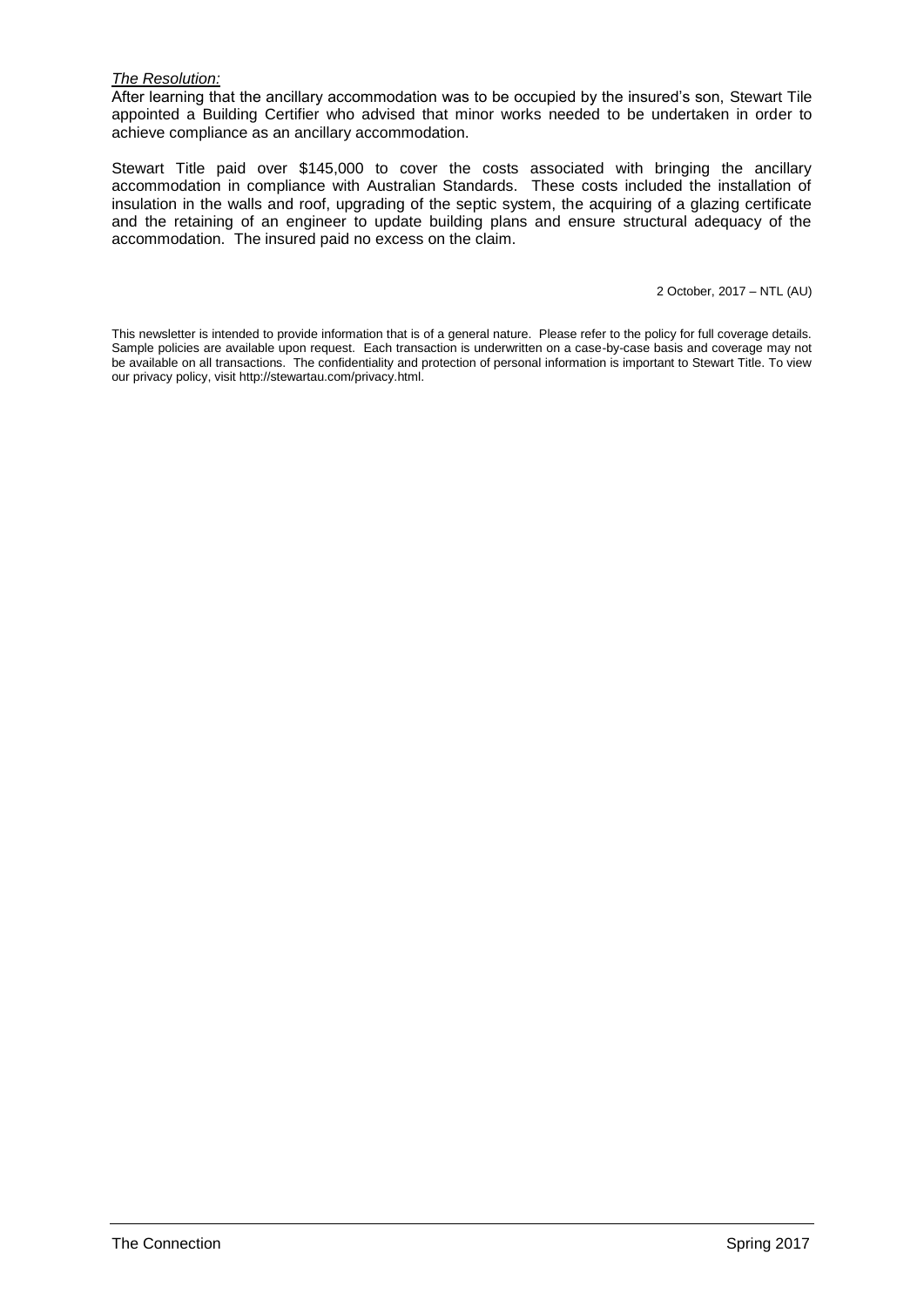

# **Change in Cover for Non-Compliant External Cladding**

*Affects Residential and Commercial Purchaser Policies Issued for Strata Properties* 

In September 2017, the Senate Economics References Committee (SERC) – Non-Conforming Building Products published its *[Interim report: aluminum composite cladding](http://www.aph.gov.au/Parliamentary_Business/Committees/Senate/Economics/Non-conforming45th/Interim_report_cladding)* which clearly established how widespread the use of non-compliant external cladding has become in many construction projects throughout Australia. Thousands of buildings have been identified as containing this external cladding, which has been found to be the key catalyst in building fires [reported](http://www.insurancenews.com.au/analysis/flammable-cladding-ignoring-the-alarms) around the world.

Taking into account these external forces and unique market conditions, Stewart Title had to examine its risk tolerance and make adjustments to cover. Accordingly and **effective immediately**, loss or damage arising from non-compliant external cladding is excluded from cover for all Residential Strata Policies and Commercial Purchaser Policies issued for strata title properties.

The specific wording of this exclusion will be found on Schedule B and reads as follows:

### *Exclusion from Cover*

*The coverage provided in sections 2.1 (h) and 2.1 (j)(i)- (iii) inclusive of the Policy will not apply to any loss or damage arising from any non-compliant external cladding of the building which forms part of your Strata Unit outlined in Schedule A, including but not limited to, any liability arising from any periodic or special levies which are struck prior to or after the Policy Date that relate to non-compliant external cladding of the building, and any enforcement action issued by a Local Authority requiring you to rectify, alter or replace the non-compliant external cladding of the building, because the external cladding does not comply with building or developments approvals from the relevant Local Authority which were granted at the time the building was constructed.* 

## *Affirmative Cover*

*Nil.*

Despite this change, we are proud to still offer the most comprehensive and cost-effective title insurance coverage in the marketplace, including the recently increased cap on cover for losses resulting from unapproved and non-compliant building work (from \$150,000 to \$160,000) for Residential Purchaser, Residential Existing Owner, Residential Strata, Residential Strata Existing Owner and Commercial Purchaser (under \$5 million) policies**.**

As always, you will continue to benefit from our competitive premiums, experienced team and our commitment to providing the conveyancing profession with the tools and support needed to stay at the forefront of the settlement transaction.

Should you have any questions regarding this notice, please do not hesitate to contact us on **1800 300 440** or your local [Business Development Manager.](http://stewartau.com/ContactBusinessRep.html) He or she will be happy to answer any questions you may have.

2 October, 2017 – NTL (AU)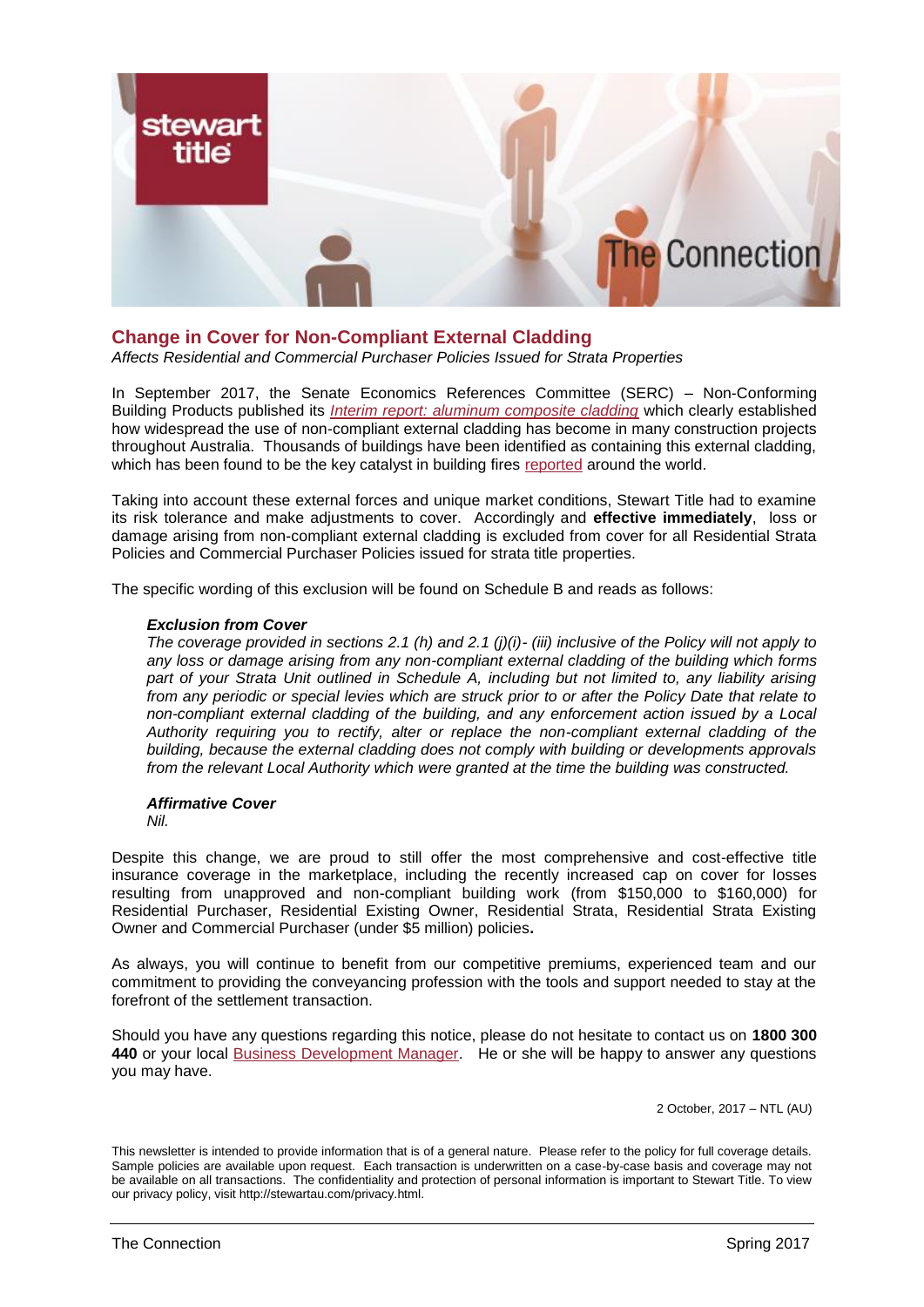

# **2017 Events at a Glance**

At Stewart Title we appreciate spending time with our valued clients and meeting new faces at various events we host and attend across Australia. Below are snapshots of just some of the events our team has enjoyed participating at throughout 2017:

## **Adelaide Fringe**

Earlier this year, Stewart Title hosted a fabulous night at Adelaide Fringe starting with a private cocktail party at the Adelaide Fringe Club and a private show by some of the Fringe's hottest acts. We then walked through the Garden of Unearthly Delights to see a fabulous show called "Soap".



## **BPG Seminar – NSW**

During our time as sponsor of the Coffs harbour region BPG seminar, members of our team enjoyed a lovely evening dinner with local conveyancers from the area along with guest speakers for the event.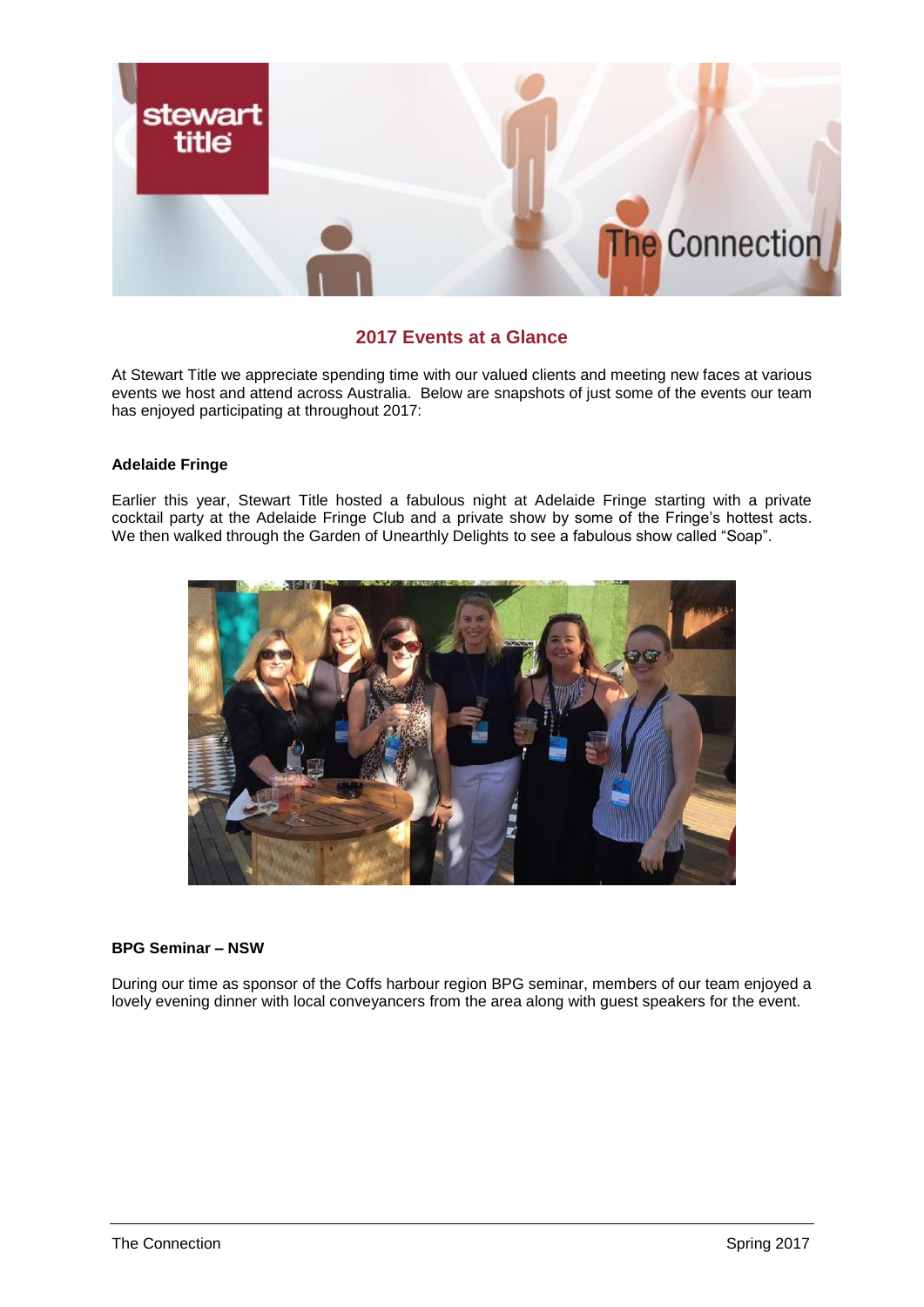## **AIC-PEXA roadshow**

We were proud to be a sponsor of the many "Conveyancing Transformed" educational roadshow events hosted in part with the AIC and PEXA.



*Paul Watkins of Stewart Title presents to lawyers and conveyancers on the benefits of title insurance at the Traralgon edition of the AIC-PEXA-Stewart Title roadshow, June 2017.*



*Greg Cooper of Stewart Title speaks at the AIC-PEXA-Stewart Title roadshow on the benefit of using title insurance.*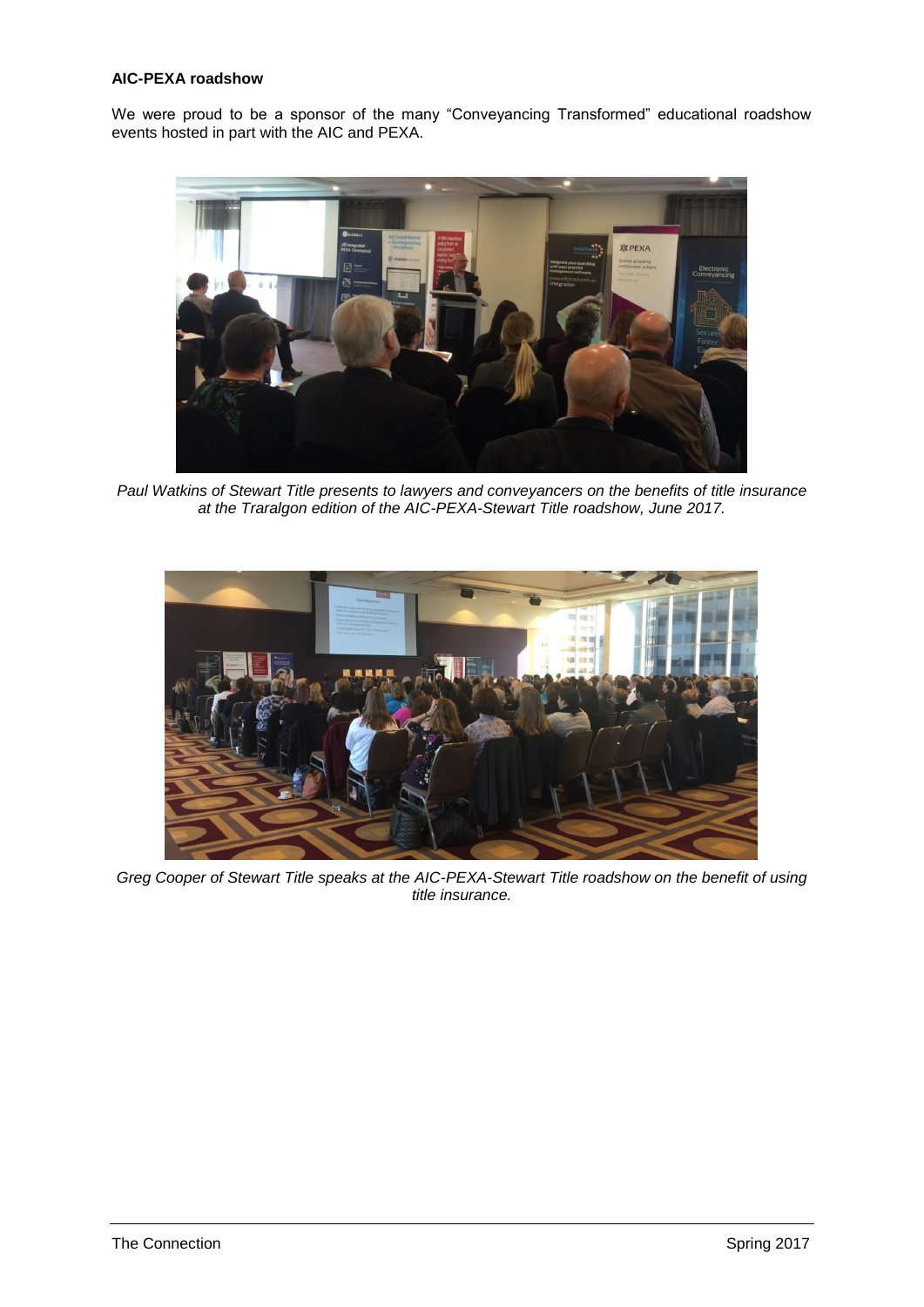## **National AIC Conference 2017**



*Professor Peter Butt at the Stewart Title booth during the 2017 AIC National Conference.*



*The Stewart Title Team at the 2017 AIC National Conference.*



*Congratulations to Kim MacDonald for reaching an amazing milestone. Forty years in settlements!*